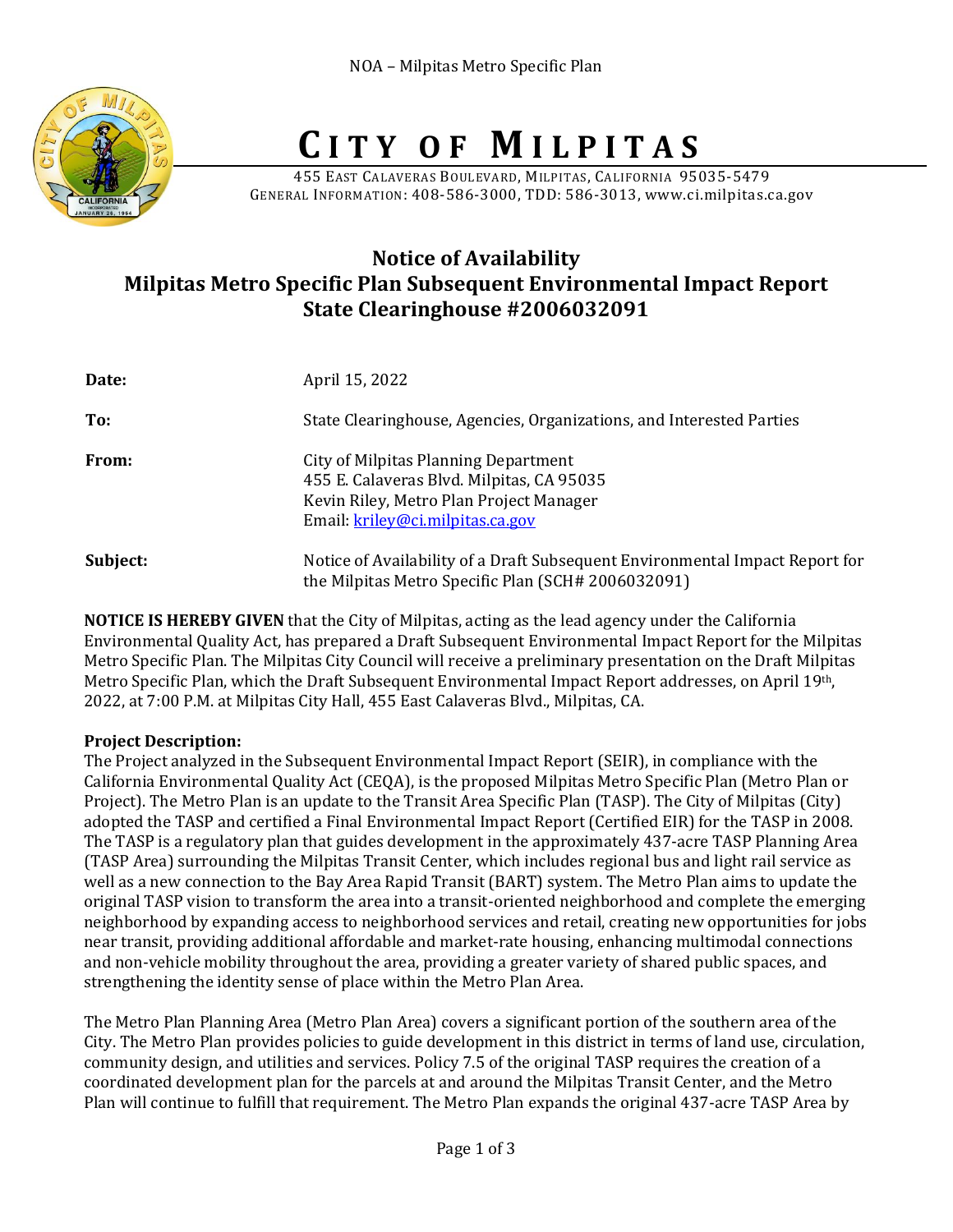approximately 60 acres, annexing an industrial area on the east side near Interstate (I-) 680 (I-680) and approximately 13 acres on the west side along a portion of South Main Street, resulting in a Metro Plan Area of 510 acres. Figure 1 shows the location of the Metro Plan.

Implementation of the Metro Plan would result in the following four main changes when compared to the TASP.

- 1. Expansion of the original 437-acre TASP Plan Area by approximately 73 additional acres, for a total of 510 acres, in order to facilitate the development of an Innovation District east of the Milpitas Transit Center and to promote opportunities for housing development along South Main Street. In addition, the Metro Plan redefines the five Districts, such that they are bounded by major streets and are located on a mix of land uses, development densities, park placements, street grids, pedestrian connections, and proximities to the Milpitas Transit Center.
- 2. Changes to the land use classifications (increased allowable densities, new land use classifications, and change in location of land use classifications) and policies, compared to the TASP. The proposed land use map for the Metro Plan is shown in Figure 2.
- 3. Additional residential and non-residential density and related population and employment growth, compared to the TASP.
- 4. Extension of the Metro Plan horizon year by 10 years (from 2030 to 2040), compared to the TASP.

The buildout associated with the Metro Plan would be in addition to the buildout already planned for in the TASP. The buildout planned for in the TASP is summarized in Table 1, which also summarizes the development that has been built or entitled since 2008. In summary, the Metro Plan at buildout, as compared to the TASP, would result in approximately 7,000 additional dwelling units, 3,000,000 additional square feet of office (including industrial), 300,000 additional square feet of retail, and 700 added hotel rooms.

#### **Table 1: Comparison of Existing Growth Under the TASP and Additional Growth Under the Metro Plan**

| <b>Land Use</b>          | 2008 Existing<br><b>Development</b> | <b>TASP Planned</b><br><b>New</b><br><b>Development</b> | <b>Total TASP</b><br><b>Planned</b><br><b>Development</b> | <b>Entitled</b><br>by $20191$ | <b>Additional</b><br>Projected<br><b>Development</b><br>for Metro Plan<br>by $2040$ | <b>Total Planned</b><br>Development<br>(TASP plus<br><b>Metro Plan)</b> |
|--------------------------|-------------------------------------|---------------------------------------------------------|-----------------------------------------------------------|-------------------------------|-------------------------------------------------------------------------------------|-------------------------------------------------------------------------|
| Dwelling<br><b>Units</b> | 468                                 | 7.109                                                   | 7,577                                                     | 6,955                         | 7,000                                                                               | 14,577                                                                  |
| Office (sf)              | 52,780                              | 993,843                                                 | 1,050,000                                                 | 10,630                        | 3,000,000 <sup>2</sup>                                                              | 4,050,000                                                               |
| Retail (sf)              | 1,970,000                           | 287,075                                                 | 2,240,000                                                 | 186,500                       | 300,000                                                                             | 2,540,000                                                               |
| Hotel<br>(rooms)         | 292                                 | 350                                                     | 642                                                       | 0 <sup>3</sup>                | 700                                                                                 | 1,342                                                                   |

<sup>1</sup> Entitled, under construction, or constructed/occupied.

<sup>2</sup> Includes 500,000 sf of industrial uses

<sup>3</sup> Currently there are concept plans for a high-rise hotel.

Note: The Metro Plan would also allow for a police station to be developed in the Innovation District, with a potential location shown on Figure 2-4. The potential police station use is discussed in this Draft SEIR where relevant to the impact analysis. sf = square feet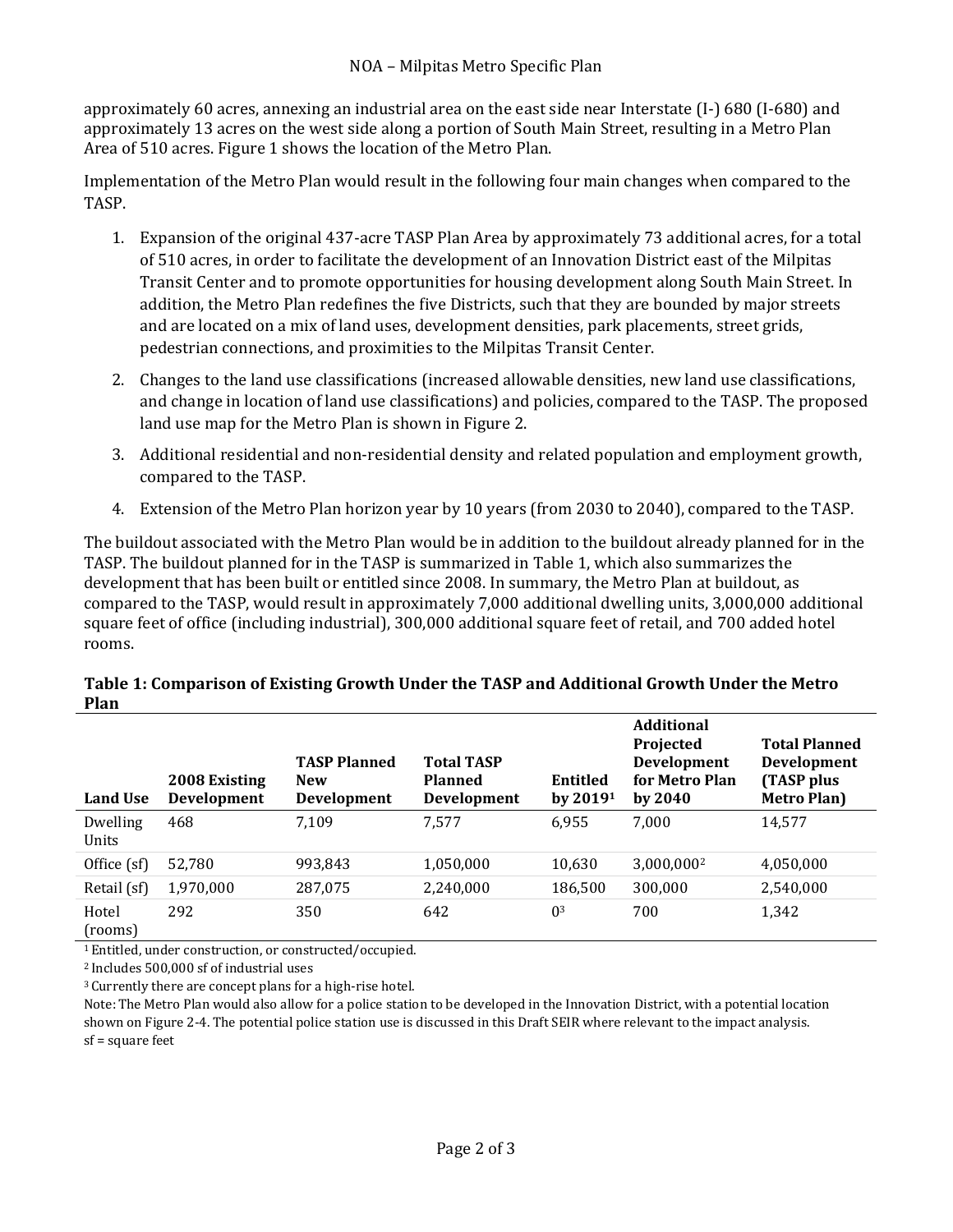# **Alternatives**

During preparation of the Draft SEIR, the City also considered and evaluated alternatives to the Metro Plan. Below are the alternatives selected for further review in the Draft SEIR:

- *No Project Alternative:* The No Project Alternative is required by CEQA, assumes full buildout of the TASP, as disclosed in the Certified EIR.
- *Reduced Height Alternative:* The Reduced Height Alternative places a height restriction across the Metro Plan Area that limits building heights to 75 feet, which would reduce the additional projected dwelling units by 1,000 units and the additional office space by about 500,000 square feet compared to the Metro Plan.
- *Removal of Western Expansion Area Alternative:* The Removal of Western Expansion Alternative would remove the western expansion area from the Metro Plan Area and reduce the additional projected dwelling units by 500 units, compared to the Metro Plan.

## **Potential Environmental Impacts**

The Draft SEIR includes an Initial Study that concluded that impacts to the following resources would be less than significant: aesthetics, agricultural and forestry resources, biological resources, cultural resources, energy, geology and soils, hazards and hazardous materials, hydrology and water quality, mineral resources, tribal cultural resources, and wildfire. The Draft SEIR also concluded that impacts to the following resources would be less than significant: land use and planning, population and housing, public services and recreation, transportation, and utilities and services systems. Finally, the Draft SEIR identified significant and unavoidable impacts even after mitigation for air quality, greenhouse gas emissions, noise, as well as cumulative impacts for these resources.

#### **Hazardous Waste Sites**

Portions of the project are located on or in close proximity to areas with hazardous materials contamination compiled pursuant to Government Code Section 65962.5 (Cortese List).

## **Availability of the Draft Subsequent Environmental Impact Report**

The Draft SEIR, Draft Metro Plan, and the documents incorporated by reference are available on the City's website at[: https://www.ci.milpitas.ca.gov/metro/.](https://www.ci.milpitas.ca.gov/metro/) Printed copies of the Draft SEIR, Draft Metro Plan, and the documents incorporated by reference are available for public viewing at the City of Milpitas, Planning Department located at City Hall 455 E. Calaveras Boulevard, Milpitas, CA 95035 and at the Milpitas Library, 160 North Main Street, Milpitas CA 95035.

#### **Comments on the Draft Subsequent Environmental Impact Report**

The 45-day public review period on the Draft SEIR will be from April 15, 2022, to May 30, 2022. Comments on the Draft SEIR must be received no later than 5:00 p.m. on the last day of the Draft SEIR public review period, and can be submitted by any of the following methods:

- Mail: City of Milpitas Planning Department Attn: Kevin Riley, Metro Plan Project Manager 455 East Calaveras Boulevard Milpitas, CA 95035
- Email: [kriley@ci.milpitas.ca.gov](mailto:kriley@ci.milpitas.ca.gov) Please include "Metro Plan Draft SEIR" in the email subject heading.